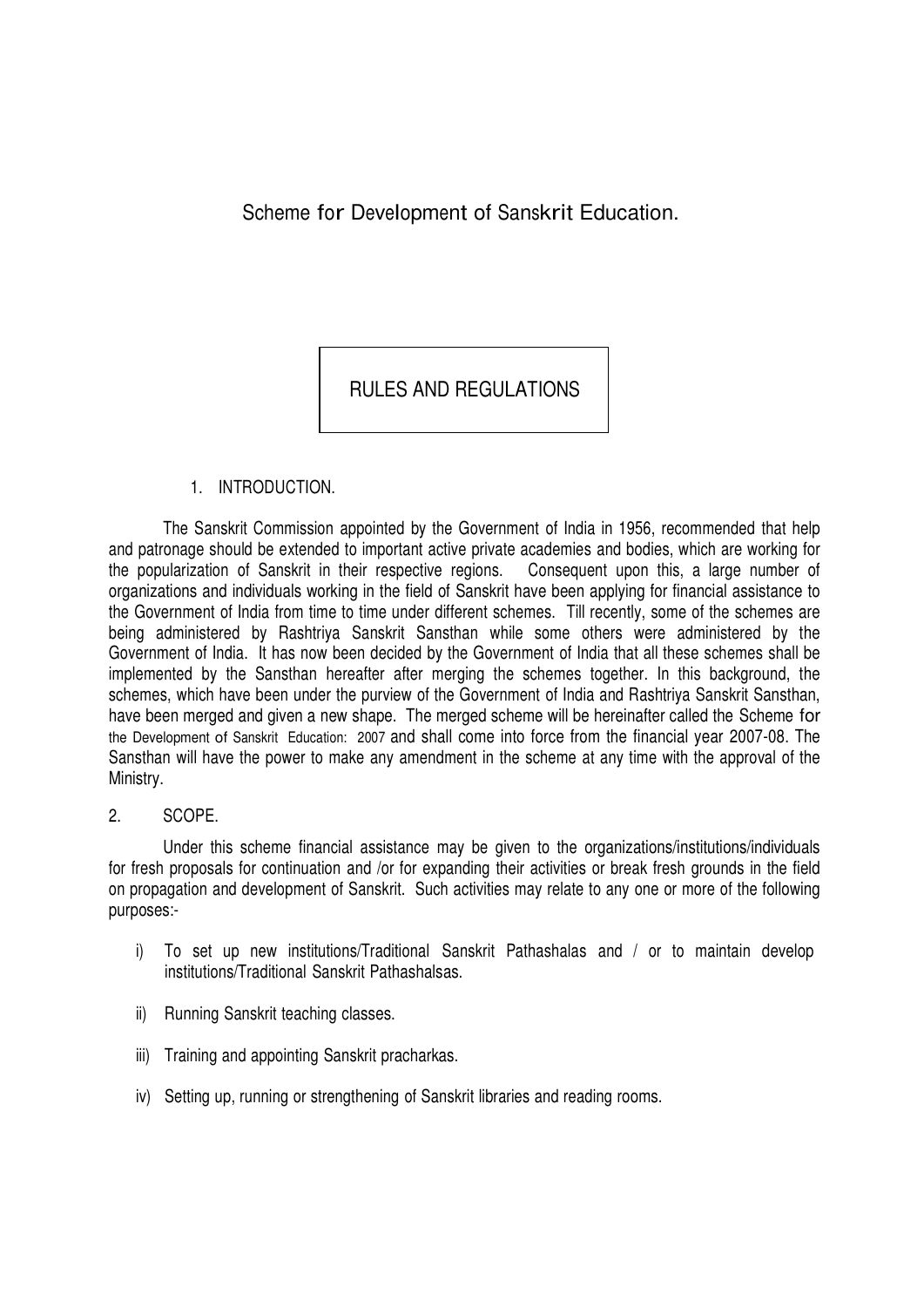- v) Purchase of propaganda equipment for propagating Sanskrit.
- vi) Organising lectures of prominent Sanskrit scholars, orientation course, Sanskrit elocution contests, Sanskrit debates, Sanskrit dramas etc.
- vii) Preparing Bilingual Dictionaries with Sanskrit as one of the Languages.
- viii) Preparation and publication of Sanskrit manuscripts.
- ix) Preparation, Publication & maintaining the standard and improvements of contents and quality of Sanskrit Journals and magazines.
- x) Institution of prizes and scholarship for students studying Sanskrit.
- xi) Organizing approved Sanskrit Conventions.
- xii) Research in Sanskrit.
- xiii) Any other activity, which may be found conducive to the enrichment, propagation and development of Sanskrit.
- 2.1 Under the Revised Scheme for Development of Sanskrit Education, 2007 Rashtriya Sanskrit Sansthan (Deemed University) will provide Financial Assistance for the Development of Sanskrit for following major activities.
	- i) Financial Assistance for Sanskrit Teaching a) towards salary of Sanskrit teachers for Traditional Sanskrit Pathashalas/Schools/Mahavidyalayas, b) Teachers for Modern subjects in Traditional Sanskrit Pathashalas/Mahavidyalayas and c) Sanskrit teacher for Secondary/Higher Secondary Schools.
	- ii) Samman Rashi to Eminent Sanskrit Pandits in indigent circumstances.
	- iii) Financial Assistance to NGOs/Deemed Sanskrit Universities/Universities for various Research Projects and Programmes/ Activities for promotion of Sanskrit.
	- iv) Financial Assistance for Publication, Re-print of Rare Sanskrit Books and Bulk Purchase of Sanskrit Books.
	- v) Financial Assistance for Utilization of services of retired/eminent literary Sanskrit Scholars (Shastra Chudamani).
	- vi) Financial Assistance to Registered Academic Organisations to Conduct "Prayogik Prasikshan" for Vocational training courses for the students of Traditional Sanskrit Pathshalas/Institutions.
	- vii) Financial Assistance to Universities/Deemed Universities /CBSE /NCERT /SCERT etc. to improve standards of Sanskrit teaching.
	- viii) Award of Scholarships to Students of Sanskrit Pathashalas /Mahavidyalayas /High /Higher Secondary Schools /Colleges.
	- ix) All India Sanskrit Elocution Contest.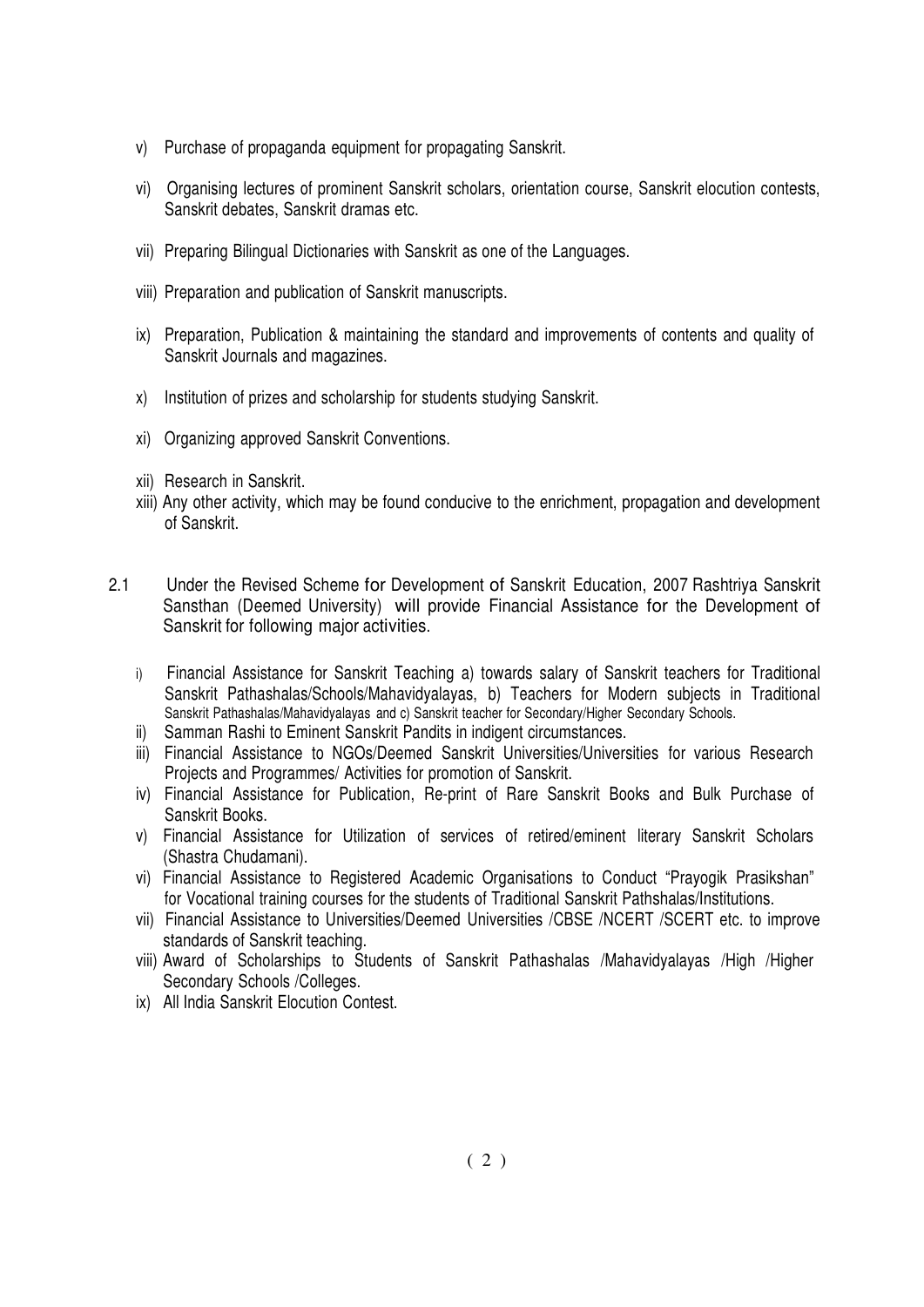The Grant-in-Aid Committee of Rashtriya Sanskrit Sansthan (Deemed University) shall be the Competent Authority to consider and approve the amount of the Assistance under these Schemes. The composition of the GIAC shall be as under and shall be for a period of three years:-

| i)           | Joint Secretary (Lang.)                                                             | ٠                        | Chairman         |
|--------------|-------------------------------------------------------------------------------------|--------------------------|------------------|
| ii)          | Vice-Chancellor, R.SkS                                                              | $\overline{\phantom{a}}$ | Member           |
| ii)          | Representative of the Skt. Division                                                 |                          | Member           |
| iii)         | J.S.&FA or his representative                                                       | ٠                        | Member           |
| iv) to viii) | Five Sanskrit Scholars to be nominated by<br>Finance Committee and approved by BOM. | $\overline{\phantom{a}}$ | <b>Members</b>   |
| ix)          | Registrar, RSkS                                                                     |                          | Member           |
| X)           | Dy. Registrar (Scheme)                                                              | ٠                        | Member-Secretary |

The GIAC will normally meet twice in a year but the frequency of the meeting may be increased or decreased at the discretion of the Sansthan if such need arises. The decision of the Sansthan shall be final and binding on the institutions /individuals seeking/ receiving financial assistance under the Scheme.

GIAC may be authorized to frame suitable guidelines wherever necessary within broader frame work of the Scheme. GIAC may also relax any conditions in existing Scheme or incorporate any new provisions in the Scheme which are not sufficient or not mentioned in the Scheme. Chairman GIAC may be empowered to consider and approve any proposal on file if the GIAC is not likely to meet in the near future. However, such decisions may be placed before the GIAC in its next meeting for ratification. Any dispute related to the Scheme shall have legal jurisdiction in Delhi Courts only.

- 2.1 .1 Financial Assistance for Sanskrit Teaching.
- a) Financial Assistance for Sanskrit teachers to the Traditional Sanskrit Pathshalas/Sanskrit Mahavidyalayas.

Financial Assistance is provided to the Voluntary Sanskrit Organisations/Oriental Schools, Institutions and Pathashalas towards salary of Sanskrit teachers at a rate to be decided by GIAC and Scholarship to meritorious residential students of Sanskrit @ Rs. 300/- P.M. or the rates prescribed by the Sansthan from time to time. The number of Scholarships will be restricted to a maximum of 150 students in order of merit in one institution. For this purpose students who have secured 60% or above will be considered. The Scholarship will be tenable for a period of 10 months in an academic year. The Sansthan also provides financial assistance for appointment of part-time teachers/Sanskrit Pracharakas on a remuneration of Rs.3000/- P.M. The grant is sanctioned on year-to-year basis subject to availability of funds and can be discontinued at any time at the discretion of the Sansthan. The amount of grant to an institution can be enhanced provided an application to this effect is received with the recommendation of the State Government, which will be considered by the Sansthan through its GIA committee.

Proposals under this scheme for Financial Assistance will be received by the Rashtriya Sanskrit Sansthan in the prescribed form from the registered Voluntary Sanskrit Organization/affiliated Pathshala/Sanskrit Mahavidyalayas through the State Governments along with its recommendation. The institutions seeking grant should have been in existence for at least three financial years. The Proposals received from the State Government would be scrutinized and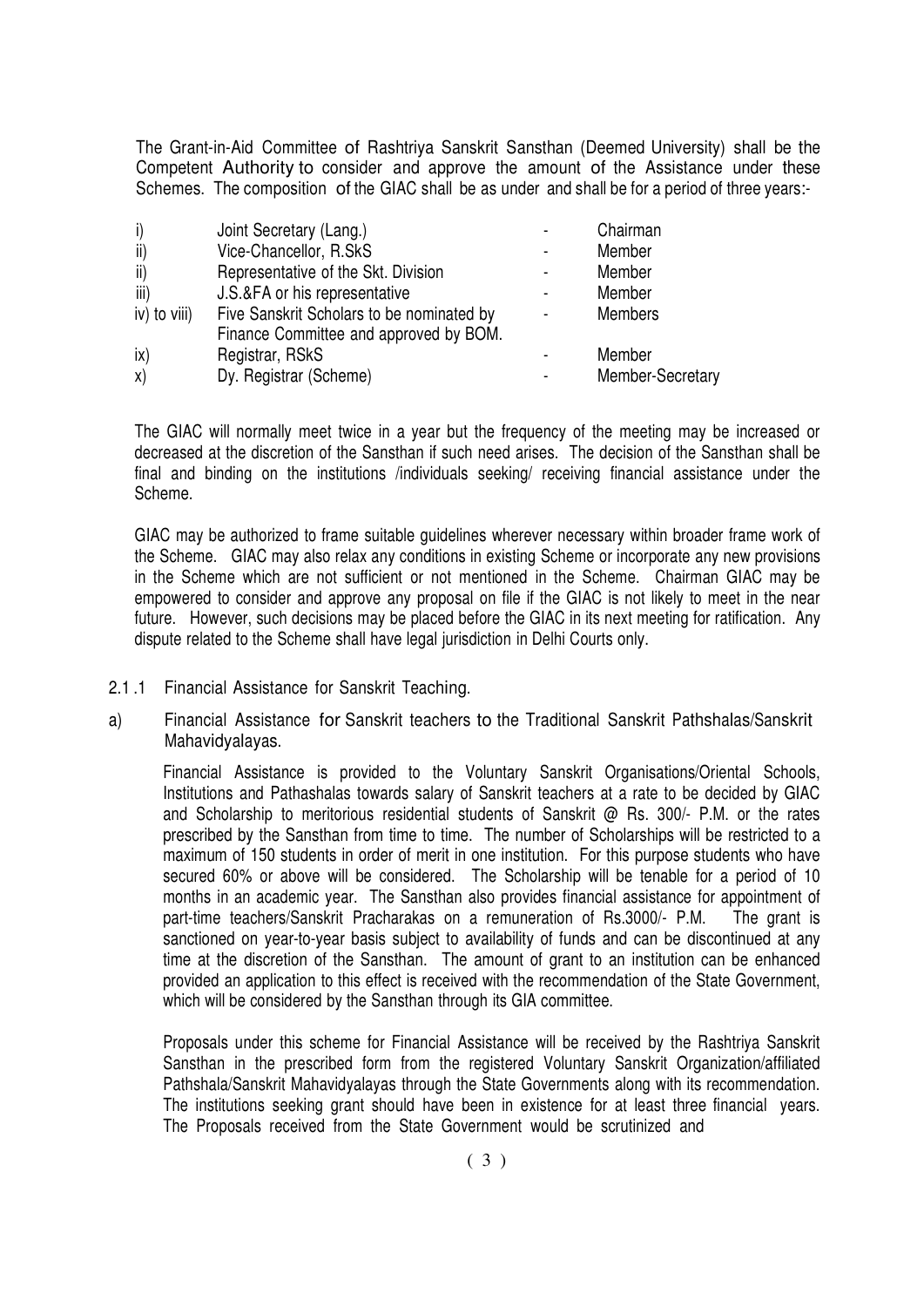considered by a committee constituted by the Sansthan and placed before the GIAC and according to the recommendations made by the GIA Committee; funds would be sanctioned by the Sansthan to the Institutions.

The prescribed application form is given at Annexure–I. (see page no. 16)

b) Financial Assistance for Teachers for Modern Subjects in Traditional Sanskrit Pathasalas/Mahavidyalayas.

The objective of this is to make the traditional study of Sanskrit more purposeful from the point of view of acceptability and employability of the students passing out of Pathashalas and to bring about fusion between the traditional and modern systems of Sanskrit education. Also this will encourage the students to pursue a course of study in traditional Sanskrit Pathashalas with traditional facilities to learn modern subjects in Pathashalas. The Financial Assistance under this scheme will be restricted to Traditional Sanskrit Pathashala/Mahavidyalya imparting Sanskrit teaching on traditional lines only. The Sansthan will provide Financial Assistance for appointment of a maximum of three teachers in modern subjects at a rate to be decided by GIAC from time to time. The teacher should be fulfilling eligibility criteria prescribed by the respective State Government for appointment in school in that State at corresponding level. Proposal under this scheme will be received by the Rashtriya Sanskrit Sansthan in the prescribed form from the registered/affiliated Pathshala/Sanskrit Mahavidyalayas through the State Governments. The institutions having less than three years after registration and having an experience in the field of Development of Sanskrit of less than 3 years are not eligible to apply for financial assistance. The Proposals received with the recommendation of the State Government would be scrutinized and considered by a committee constituted by the Sansthan and then placed before the GIAC and according to the recommendations made by the Committee; funds would be sanctioned by the Sansthan to the Institutions.

In addition, financial assistance for honorarium for a part time computer teacher @ Rs.3000/per month may also be provided to traditional Sanskrit Pathshalas.

Depending upon the actual requirement, a one time financial assistance up to Rs.1.00 Lakh towards the cost of two computers and peripherals, installation and purchase of books may be provided to the Sanskrit Pathshalas.

The prescribed application form is given at Annexure–II. (see page no. 23)

c) Financial Assistance for Sanskrit teachers for Secondary/Higher Secondary Schools belonging to State Government Schools.

Under the scheme, Rashtriya Sanskrit Sansthan will provide assistance towards salary of one Sanskrit teacher per school at a rate to be decided by GIAC to be appointed in Govt. and Govt. aided High/Higher Secondary Schools where the State Governments are not in a position to provide facilities to do so. A teacher to be appointed under this scheme should be Graduate/Post Graduate degree holder in Sanskrit with a degree/diploma in teaching. Proposal under this scheme will be received by the Rashtriya Sanskrit Sansthan in the prescribed proforma from Secondary Schools/Higher Secondary Schools through the respective State Governments with their recommendations. The Proposals received from the State Government would be scrutinized and considered by a committee constituted by the Sansthan and then placed before the GIAC and

 $(4)$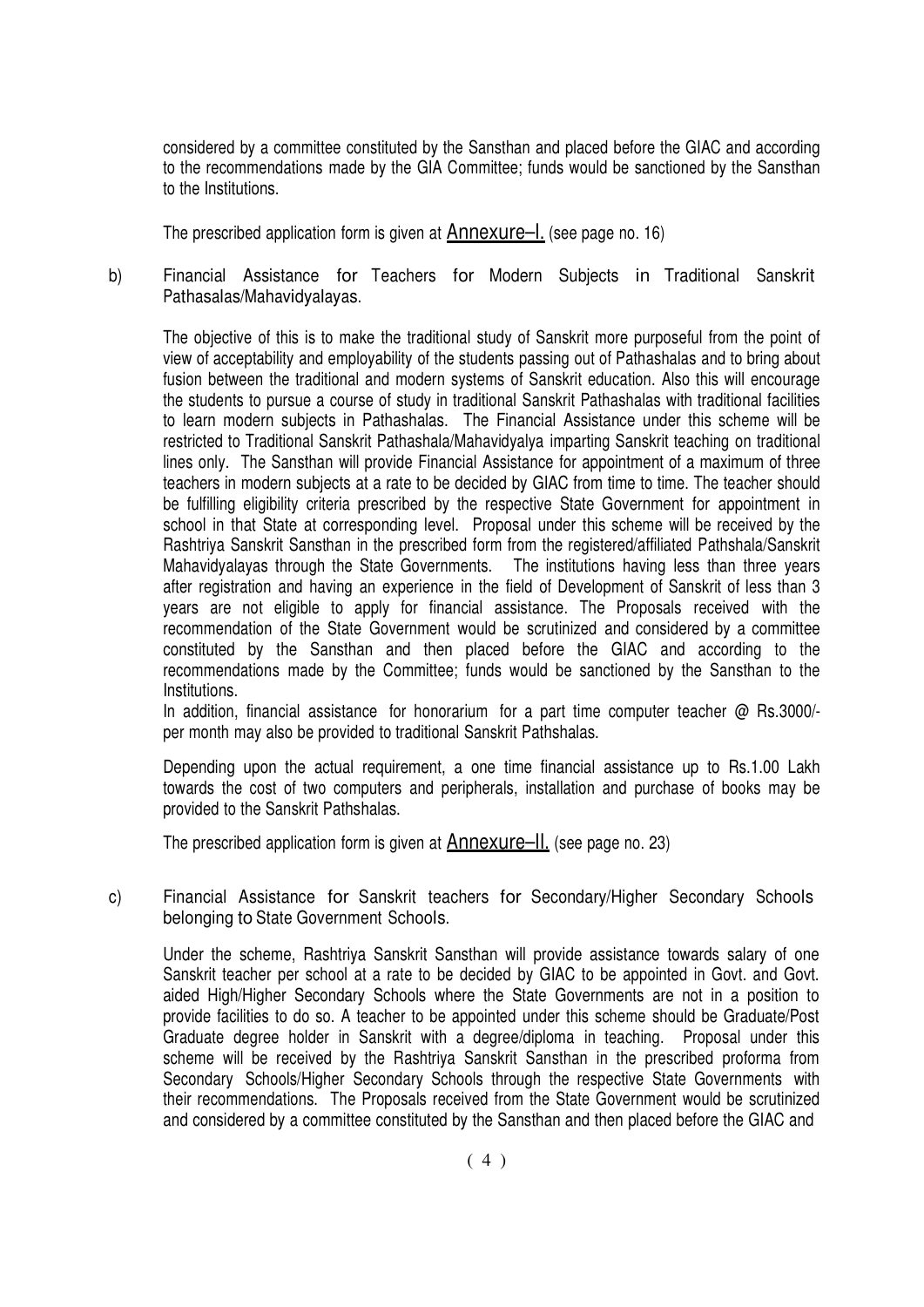according to the recommendations made by the Committee; funds would be sanctioned by the Sansthan to the Institutions.

The prescribed application form is given at **Annexure-III**. (see page no. 29)

- 2) Financial Assistance for Samman Rashi to Eminent Sanskrit Pandits in indigent circumstances.
	- a) Under the scheme the financial assistance is provided in the form of Samman Rashi by Sansthan to the eminent scholars above the age of 55 who have dedicated their lives to Sanskrit but have no settled source of income. The prescribed application form is given at Annexure–IV. (see page no. 32)
	- b) Proposals are to be routed through the State Government. The applications are entertained from the Sanskrit Pandits in indigent circumstances through the respective State Governments in the prescribed form along with their recommendation. The applications received will be scrutinized by a committee constituted by Rashtriya Sanskrit Sansthan and then the applications will be placed before the Grant-in-aid committee of the Sansthan for its consideration and recommendation.
	- c) The recommended scholar will be given Rs.24,000/- per annum, without deduction of income from other sources. For this purpose the Pandits having income of less than Rs.24000/- per annum only would be considered. No other qualifications have been prescribed for the purpose.
	- d) The grant of financial assistance to Sanskrit Pandits in indigent circumstances will be released by Rashtriya Sanskrit Sansthan, New Delhi and will be directly credited to the Bank Account of the beneficiaries preferably in the State Bank of India for which all the beneficiaries must provide the bank details including the Account No. , Branch, MICR code, etc.
	- e) A life certificate in the form prescribed will be submitted by recipient every year.
	- f) In the event of unfortunate death of the recipient, the assistance will be given to the spouse of the original recipient until his/her death.
- 3) Financial Assistance to NGOs/Deemed Sanskrit Universities/Universities for various Programmes/Activities for promotion of Sanskrit.
	- a) Under the Scheme, Rashtriya Sanskrit Sansthan will provide 100% assistance of the approved expenditure for various programmes for development and propagation of Sanskrit by way of honouring vedic/Sanskrit scholars, conducting Vidwat Sabhas, holding of evening classes for Sanskrit, Sanskrit Samaroha/Sammelan, Prashikshana Vargas, Seminars and Research Projects related to development of Sanskrit, to the NGOs (Registered Bodies) who are engaged at least for three years of continuous work in the field of Sanskrit Development.
	- b) Applications for Financial Assistance from registered NGOs/institution must be routed through the respective State Governments.
	- c) All such application received by the Rashtriya Sanskrit Sansthan with the recommendation of the State Government will be examined by a committee constituted by the Sansthan. The recommendation of the committee will be placed before the GIAC for its consideration and recommendation.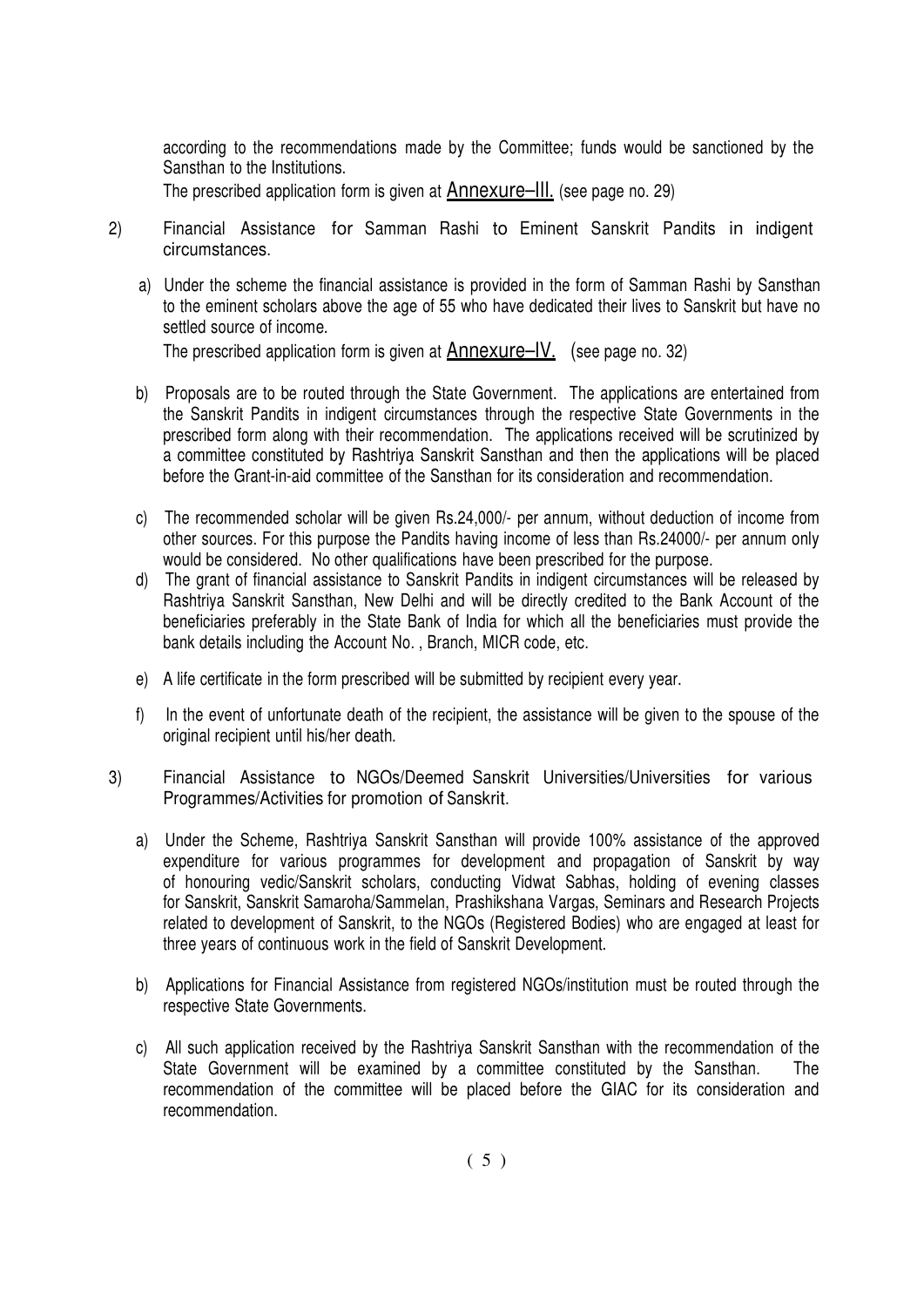- d) This scheme is also open for Sanskrit Universities/Sanskrit Deemed Universities, which may apply directly to Rashtriya Sanskrit Sansthan (Deemed University), New Delhi in the prescribed form.
- e) An institution may apply for Financial Assistance for Projects/Seminar/Samaroh/Sammelan/ Conferences/Prasikshana varg maximum three projects in a financial year. The extent of the Financial Assistance will be decided by the GIAC on merit, which will be restricted to a maximum of Rs.10.00 lakhs\*\* but the limit can be relaxed by GIAC in deserving cases.
- f) Release of funds to NGOs will be made in two installments. The first installment may be 75% of the approved assistance. The balance amount of grant would be released on submission of Utilization Certificate and satisfactory completion / progress of project.

The prescribed application form is given at  $\triangle$ nnexure–V. (see page no. 35)

- 4) Financial Assistance for Publication, Re-print of Rare and Bulk Purchase of Sanskrit Books.
- 4(a) i) Under the Scheme the Financial Assistance is provided to the tune of 80% (eighty per cent) of the total approved expenditure for the publication as indicated in "scope of assistance" assuring a print order of a maximum of 500 copies and in the case of descriptive catalogues of rare manuscripts, the assistance shall be upto 100% of the expenditure, assuring a print order of 500 copies. The cost of the book will be fixed by the Rashtriya Sanskrit Sansthan (Deemed University) in consultation with NBT or any other body approved by the Sansthan.
	- ii). The total approved estimates of expenditure shall first be reduced by the quantum of assistance approved/paid for the same project from any other source of public funds such as by another department of the Central Govt./a State Govt./a local public authority/ a quasi-Government/ Autonomous Body of the Centre or of a State before deciding the amount of assistance to be provided under the scheme.
	- iii). The books having a number of volumes will generally not be considered under the scheme.
	- iv). The Sansthan may at its discretion, verify the copies printed by the author/institution/publisher before making the payment.
	- v). In case the information provided by the applicant is found to be false at any stage, the sanction for the grant will be withdrawn and the beneficiary will be liable to refund the amount, if any, released by the Sansthan.
- 4 (b). Scope of Assistance:

The following kinds of publications qualify for consideration under the Schemes:

i) Sanskrit books of reference like encyclopedias, books of knowledge, anthologies and compilations, bibliographies and dictionaries;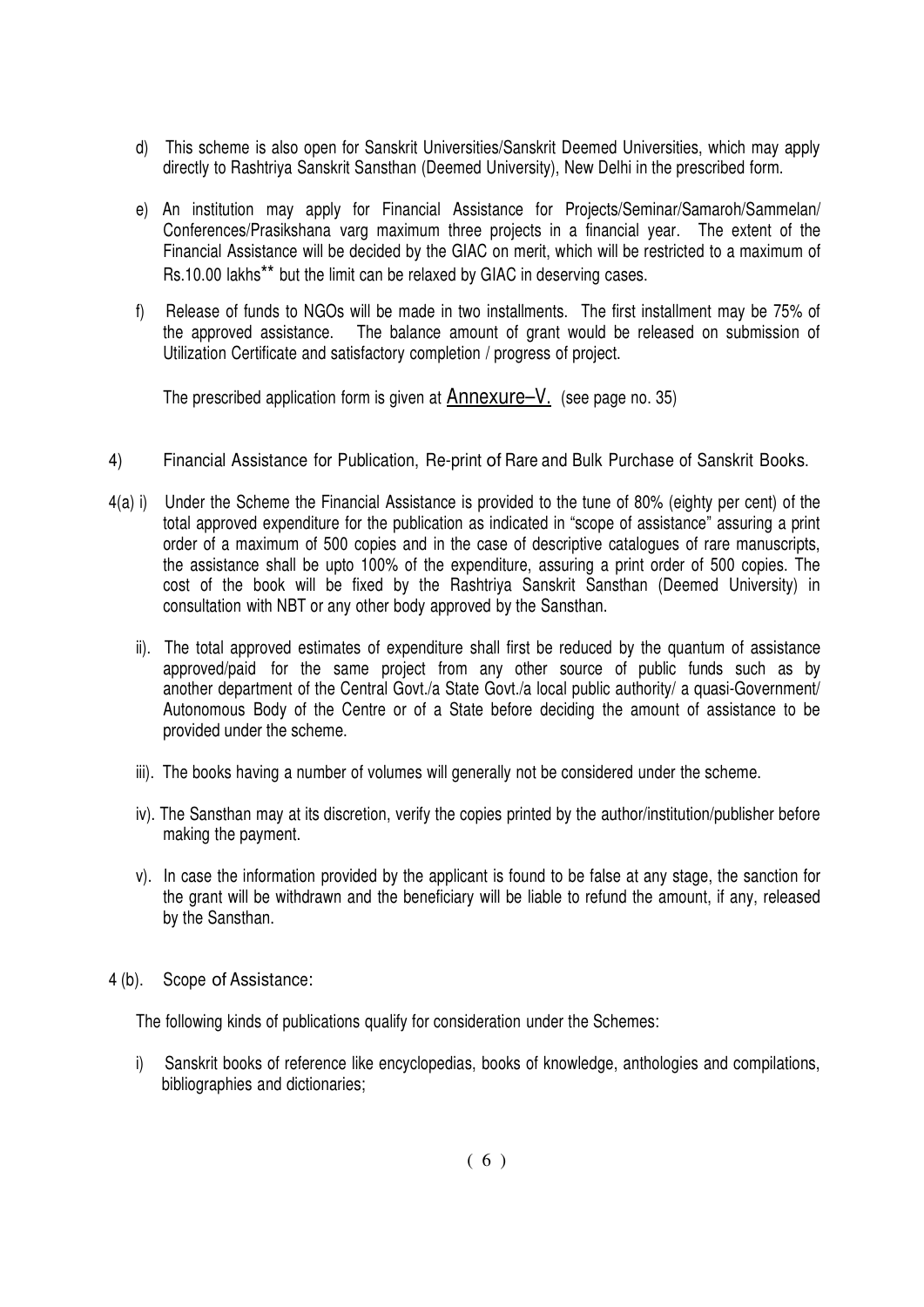- ii) Descriptive catalogues of Sanskrit manuscripts in such format as may be prescribed by Rashtriya Sanskrit Sansthan with a print order not exceeding 500;
- iii) Self-learning instructions for Sanskrit written in other language media;
- iv) Original writing in Sanskrit on linguistics, literary, Indological, social, anthropological and cultural themes;
- v) Critical edition and/or publication of old Sanskrit manuscripts with or without translations/commentaries (in Hindi, Sanskrit or English). Translations and commentaries written in regional language/script will not be considered.
- \*\* As approved by FC/BOM inits Meeting held on 16.8.2007.
- vi) Translations and publications in Sanskrit of books on themes listed in (iv) originally published in another Indian or foreign language;
- vii) Transliteration and publication of classics from any Indian language into Sanskrit with or without translation;
- viii) Reprint/revised edition of rare Sanskrit books published more than the years that is defined by current copy right act of Govt. of India to open a copy right on proposed book and the proposed book has high demand by the scholars/students of Sanskrit but is out of print or available on exorbitant price in the market.
- ix) Any other kind of publication as may be individually accepted as conducive to the promotion of Sanskrit.
- 4 (c). Eligibility.
	- i) Voluntary organizations/Societies/Charitable Endowments/Trusts which are registered under the relevant Central or a State Act prevalent for the time being, as well as individuals who are authors, editors, translators or those who intend to publish the book in question and hold the copyright thereof (excluding commercial publishers) shall be eligible to apply for assistance;

Provided that the applicant organization is not of the kind that it is registered/incorporated or functions in a manner that profits of any kind arising from its activities are distributed among its members or shareholders in the form of bonus or dividend.

- ii) The academies and organizations setup, registered and funded by the State Governments for purpose of promotion of the languages, shall also be eligible to apply (through the State Government in the case of State Universities, and through the University Grants Commission in the case of Central Universities) in respect of projects which have not been fully funded by the State Governments concerned or by the University Grants Commission.
- iii) The Sansthan may on the recommendations of the Grants-in-Aid Committee and subject to such conditions as may be laid down by GIAC, assist a University or a registered voluntary organization, or a commercial publisher of established repute, for the reprinting of those of the out of print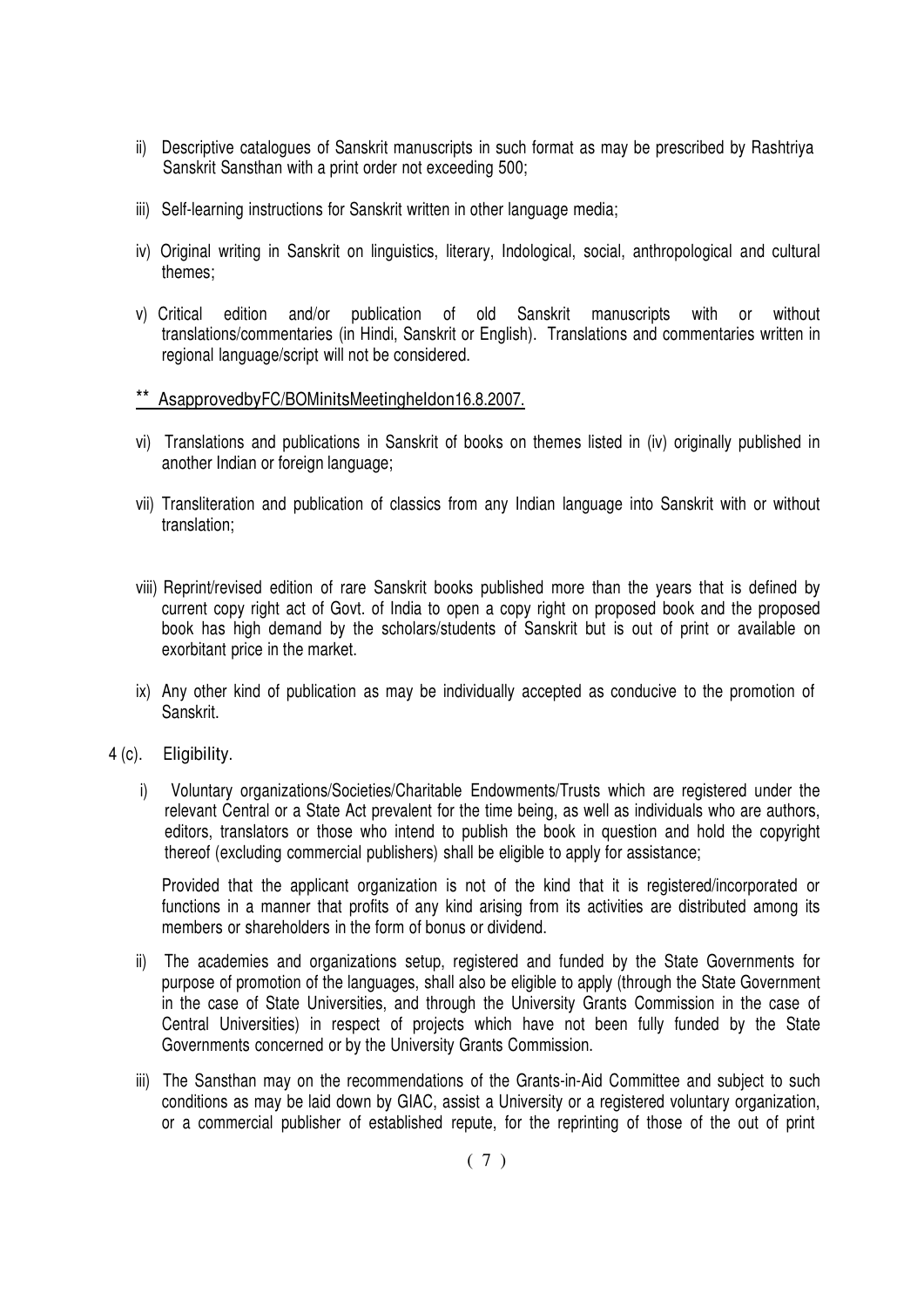Sanskrit works as may be approved by the Committee from time to time. Such assistance may be rendered by the purchase and sale by the Rashtriya Sanskrit Sansthan of 500 copies of each such reprint at an appropriate lower price as approved, provided the publisher shall, within a period of three years from the date of the first purchase order, be bound to supply to the Sansthan additional copies limited to 300 at the same price, if required.

iv) Sansthan may, after obtaining approval of GIAC, commission individual scholars, Universities and registered voluntary organizations, to undertake the production of literature.

The guidelines and prescribed application form is given at  $\triangle$ Annexure–VI. (see page no. 36)

- 5. Financial Assistance for Re-print of Rare Sanskrit Books.
	- i) Under the scheme rare Sanskrit books are being made available to scholars and students for high learning of Sanskrit Sashtras. Eligibility for this scheme will be as per the provision contain in sub para-(iii) of para-4(c).
	- ii) Applicants should produce a copy of proposed book certifying that the copyright is open for proposed book.
	- iii) Books published in the old style of fonts such as used in publications of Litho Press/Bibliotheca Indica or any other Calcutta editions may be type set afresh after approval of the Sansthan.
	- iv) Books having huge errata may also be type set afresh.
	- v) Cost Evaluation of re-printed books will be same as per scheme of production of Sanskrit literature.
	- vi) The publisher will be bound to sell the book on the rate prescribed by the Sansthan for three years from the date of releasing of payment. He should also submit Annual sale report for three years to the Sansthan.

The guidelines and prescribed application form is given at **Annexure–VI**. (see page no. 36)

# 6. Financial Assistance for Bulk Purchase of Sanskrit Books.

Under the Scheme printed Sanskrit book are purchased from the Authors or publishers and are distributed among the libraries of Sanskrit institutions to encourage the authors/publishers in the field of Sanskrit.

- i) Assistance may also be rendered by way of purchase of copies of Sanskrit Books as may be decided by the Sansthan (in no case exceeding 100 copies, except as specially indicated), provided the books in question have not been published with the assistance under this scheme. However, books for which recognition has been given by way of State awards in cash or through citation shall also be eligible for this purpose.
- ii) Number of copies of books not exceeding 500 can also be purchase under special circumstances provided the book is considered of great literary/research value provided the publisher agrees for the price of the Books as will be fixed by the Sansthan on the basis of due assessment.
- iii) The proposals received on this account will be placed before the GIA committee of the Sansthan for their recommendation.

The guidelines governing the Schemes are Appended as per **Annexure-VII**. (see page no. 40)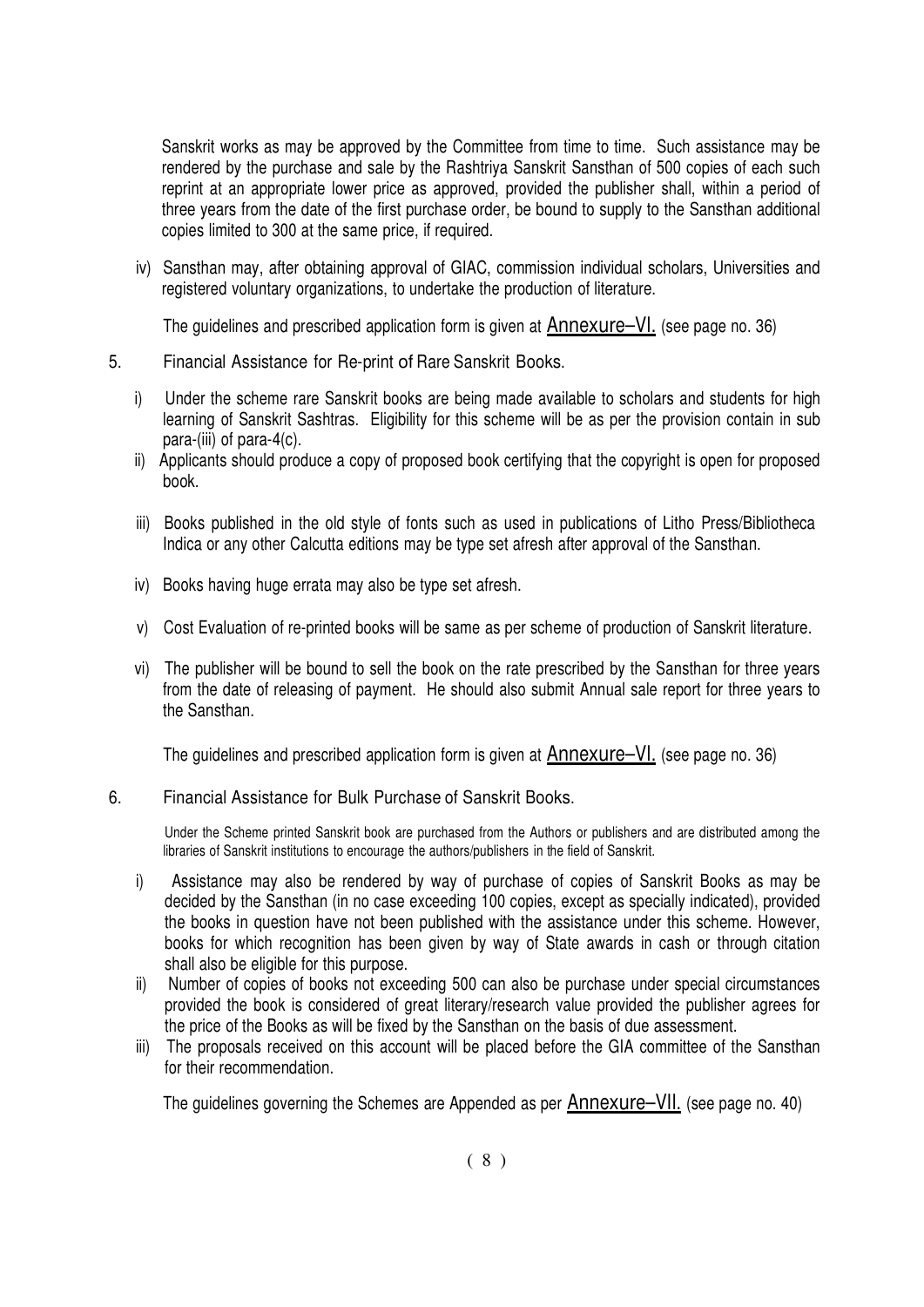7. Financial assistance for Utilization of services of retired/eminent literary Sanskrit Scholars (Shastra Chudamani).

The objective of the scheme is to preserve the indepth study of various shastric subjects in Sanskrit at various centres where traditional system of Sanskrit education is being imparted to students. While in the ancient days, the system of education envisaged a full time association of the teacher who taught for a minimum period of about 12 years and had enough time to cover the various intricate Shastric subject in all details and the students had the opportunity to acquire mastery over particular subject in a comprehensive manner. In the recent past, the modern system of education, having prescribed syllabus for a limited period with selection from text-books, has influenced the Sanskrit Education system as well and as a result even Sanskrit subject where students are supposed to have specialized at the post graduate level, due to shortage of time available, there is no scope for teaching the higher texts in detail and in full. As a result the products of this system, though they are quite proficient in the basic talents of their subjects are lacking in depth and exhaustive knowledge of the higher treatises in these subjects. We are now to recruit young teachers and lecturers and though they are interested in pursuing their studies further, they don't have the facilities to do so in the modern institutions. A few old scholars still alive and physically and mentally alert can be usefully utilized for a few more years. They are not necessarily scholars with any university degree or qualifications but still they are masters in their own fields and there would not be any compulsion on the part of the young teachers to study under their feet. They will be also be adding to the academic atmosphere of the institution and will be readily available to clear the doubts of both the teachers and the taught. The services of these retired Eminent Sanskrit Scholars who are by their experience give indepth study to the teachers as well as students studying Sanskrit can be utilized so that their academic interest was not be exploited and their scholarly doubts may be removed and they become better equipped to serve the cause and will be able to produce a generation of students who will be master of the respective subjects. The total number of such appointments shall not exceed 150 each year. Under the scheme an honorarium will be paid to the Scholar as decided by the GIAC from time to time. The appointment of the scholars under the scheme will be made by the Sansthan on the recommendation of GIAC initially for two years. An extension of one year may, however, be considered by the GIAC on recommendation of the Head of the Institution where the scholar is appointed.

The guidelines of the Schemes are Appended as per  $\triangle$  Annexure–VIII. (see page no. 43)

- 8. Financial Assistance to Registered Academic Organisations to Conduct "Vocational Training Courses" to the students of Traditional Sanskrit Pathshalas/Institutions.
	- a) While adequate attention has been given to the formal education system, the same given to the promotion of vocational system of education especially in Sanskrit has been insignificant although it has large employment potential. There are several fields in which persons with Sanskrit knowledge are required and the students of general stream do not fit into them for lack of vocational training. For example, the rich manuscripts libraries in the country which are getting increasing patronage from the State Governments and the Department of Culture, Govt, of India, require a number of Sanskrit knowing youngsters to take up jobs of cataloguers, editors, translators, manuscriptologists, palacographists and copyists. Most of these institutions are forced to employ people from the general educational set up who do not have adequate Sanskrit background. Similarly, the museums, epigraphic departments, Archaeological Departments, the tourist Department and institutions specializing in historical research also need the services of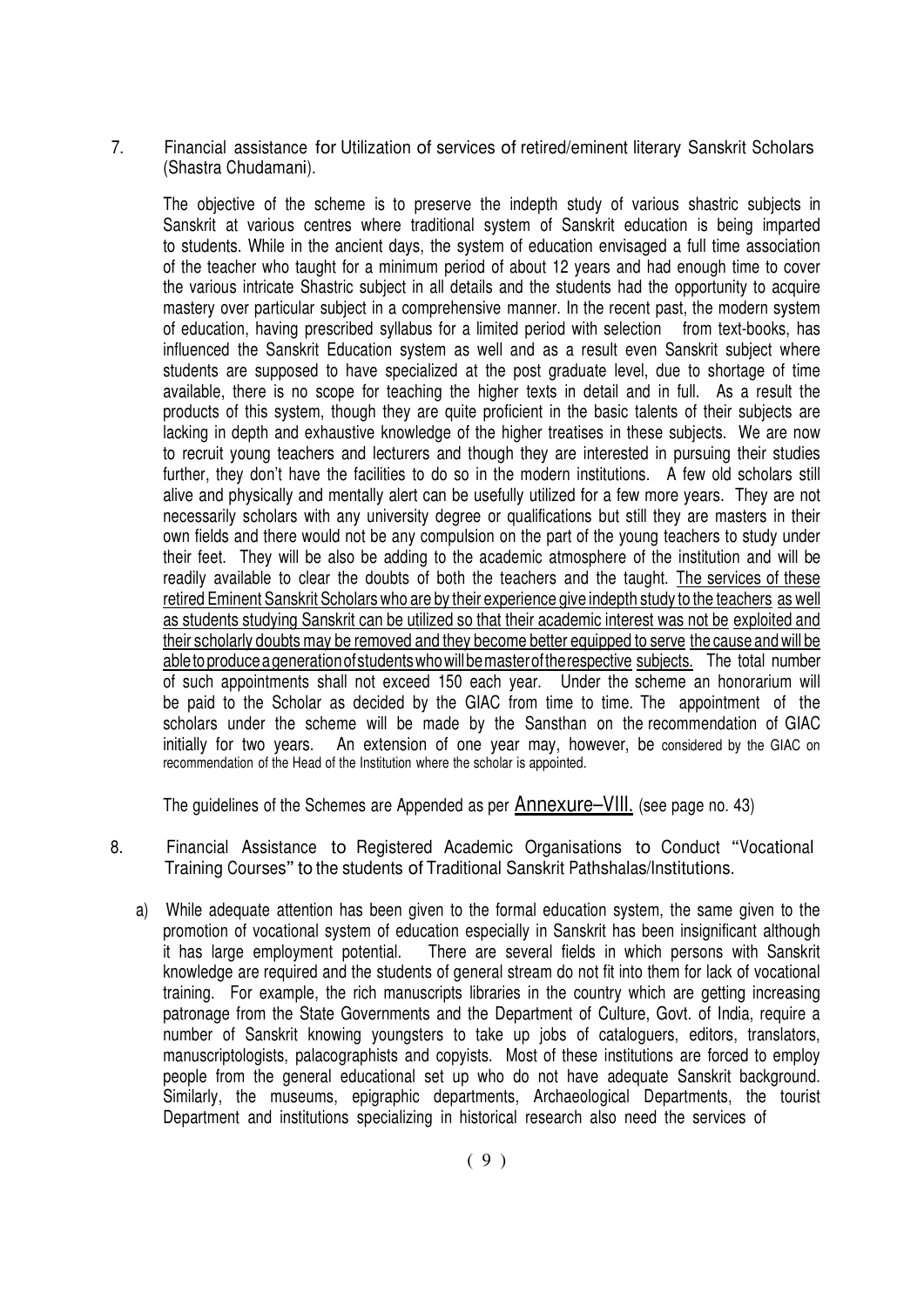Sanskrit students who have a special aptitude for the respective jobs. Even the printing industry is suffering from dearth of qualified Sanskrit composers and the Society at large does not have enough qualified persons in Karma Kanda.

- b) In order to meet the needs of all the above categories of employment, the products of Sanskrit Vidyapeethas and Mahavidyalayas have to be given some special orientation course in the respective subjects. This would not only enlarge the employment possibilities of the products of Sanskrit Institutions but also provide the nation with properly trained personnel with absolutely necessary Sanskrit background to man these jobs.
- c) In order to achieve the above objectives, the Rashtriya Sanskrit Sansthan, New Delhi provides the financial assistance is provided to registered academic bodies to provide short-term orientation courses to three categories of Sanskrit Pathshala products, mainly for those who have passed (i) Madhyama (ii) Shastri (B.A) and (iii) Acharya (M.A.).
- d) These courses may be conducted for different durations of 3 to 9 weeks during the holidays. During this period, academic bodies may invite specialists in the various fields to give coaching to the students in any of the subjects' i.e Manuscriptlogy, Cataloguing, Paleography, Ritualogy, Sanskrit Typing and Short Hand, Sanskrit Composing and Proof Reading & Epigraphy etc.

The guidelines governing the Schemes are Appended as per  $\triangle$ nnexure- $\angle$ IX. (see page no. 46)

9. Financial Assistance to Universities/Deemed Universities/CBSE/NCERT/SCERT etc.

 100% Financial Assistance will be provided to the Universities/Deemed Universities/CBSE/ NCERT/SCERT etc. for schemes to improve the methodology of teaching Sanskrit in schools, Sanskrit colleges/Vidyapeethas and for orientation of teachers towards this end. Appropriate NGOs may be associated by these institutions in the teachers training efforts.

 All proposals for Financial Assistance may be sent to the Rashtriya Sanskrit Sansthan (Deemed University), New Delhi in the prescribed proforma which will be considered by the Grants-in-Aid Committee for their approval.

The prescribed application form is given at  $\triangle$ nnexure- $V$ . (see page no. 35)

- 10. Financial assistance for Award of Scholarships to Students of Sanskrit Pathashalas/ Mahavidyalayas/High/Higher Secondary Schools/Colleges.
- a) Introduction
	- i) In order to encourage students to study Sanskrit, a merit scholarship is provided to students from Class IX to Class XII in modern stream as well as students studying on traditional line of Sanskrit education. The Rashtriya Sanskrit Sansthan (Deemed University) will also award scholarship to regular students of graduate, post graduate and equivalent courses of traditional stream and research leading to Ph.D. and equivalent Degree for studying Sanskrit at this level (including Pali and Prakrit languages as a subject).

 $(10)$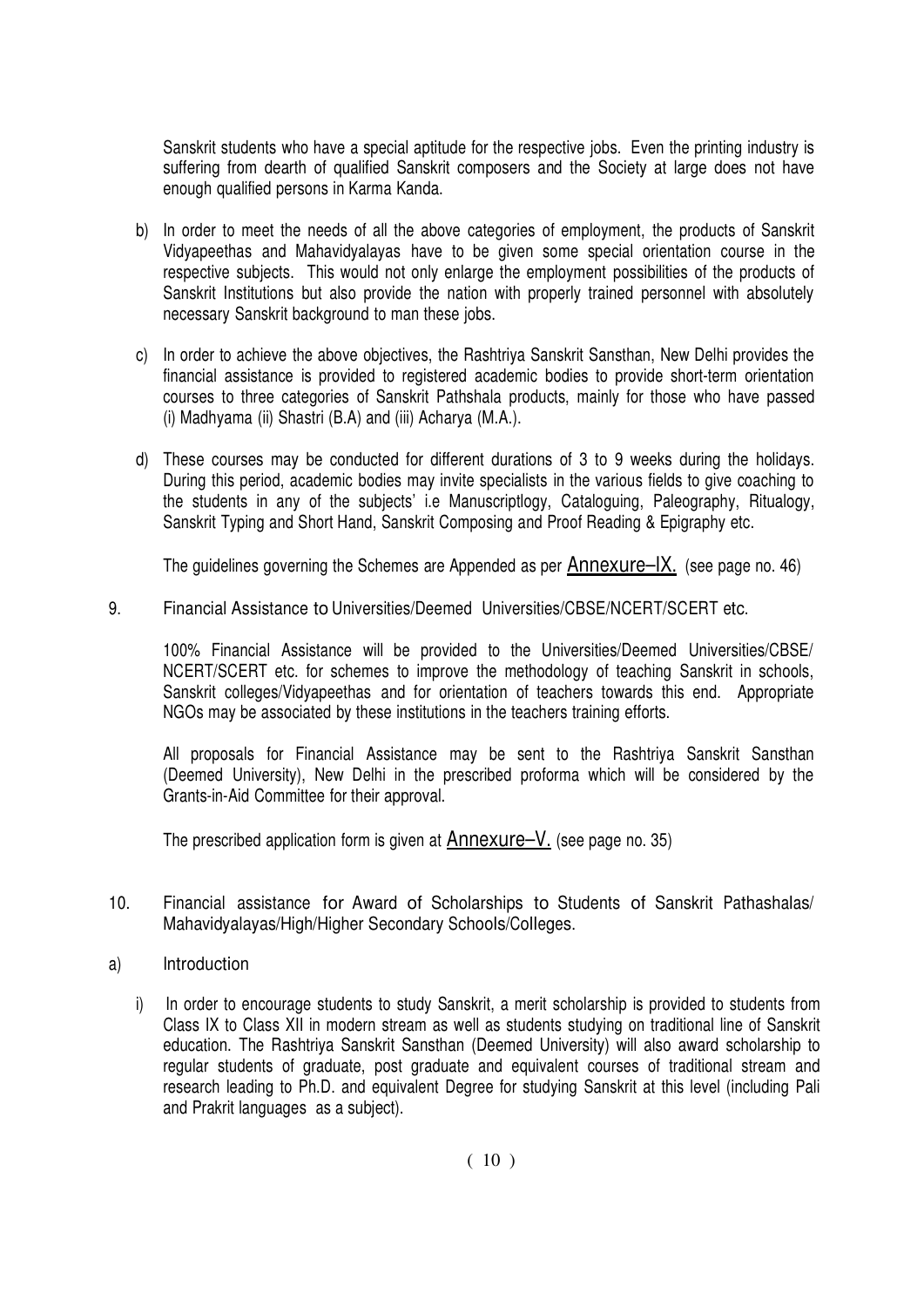- b) Numbers of Scholarship
	- i) The Number of Scholarships to be awarded each year depends upon the availability of funds. Reservations will be provided as per the Government policy from time to time.
	- ii) The Scholarship will be awarded to regular students of Educational Institutions, who study Sanskrit as a subject.
- c) Qualifications
	- i) Students must have obtained minimum of 60% marks in aggregate in Class VIII and Class X respectively to be eligible for scholarship for next two years;
	- ii) Student should have opted Sanskrit as a subject in Class IX and X and in class XI and XII for being eligible for the scholarship and must obtain 60% marks in Sanskrit each year.
	- a) The eligibility for Scholarship in other courses of study is that the candidate must have passed the required qualifying examination with at least 60% marks in Sanskrit as well as aggregate.
	- b) The qualifying conditions stated above may be relaxed in respect of reserved categories not below 50% in case adequate numbers of candidates with the required qualification are not available.
- d) Rates of Scholarship

The rates of Scholarship will be as under :-

Course of Study

|    | a) 9th & 10th and equivalent courses                      | $\mathcal{L}$                 | Rs.250/- P.M. with Sanskrit as a subject.       |
|----|-----------------------------------------------------------|-------------------------------|-------------------------------------------------|
| b) | 11 <sup>th</sup> &12 <sup>th</sup> and equivalent courses | ÷                             | Rs.300/- P.M. with Sanskrit as a subject.       |
| C) | B.A/B.A(Hons.) and equivalent                             | $\mathcal{L}^{\mathcal{L}}$ . | Rs.400/- P.M. for students of three year Degree |
|    |                                                           |                               | course with Sanskrit.                           |
|    | d) M.A. in Sanskrit/Pali/Prakrit and equivalent.:         |                               | Rs.500/- P.M.                                   |
|    | e) Ph.D and equivalent is Sanskrit/Pali/Prakrit           |                               | Rs.1500/- P.A+Rs.2000/- per year for 2 years as |
|    |                                                           |                               | Contingent grant.                               |
|    |                                                           |                               |                                                 |

#### e) Procedure of Application:

- i) The advertisement for Scholarship will be published in leading Newspapers at National level along with a format for Application.
- ii) All students who are eligible for the above Scholarships may send their application to the Rashtriya Sanskrit Sansthan (Deemed University), 56-57, Institutional Area, Janakpuri, New Delhi - 110 058 through the institution in which they are studying or intend to persecute their study/research for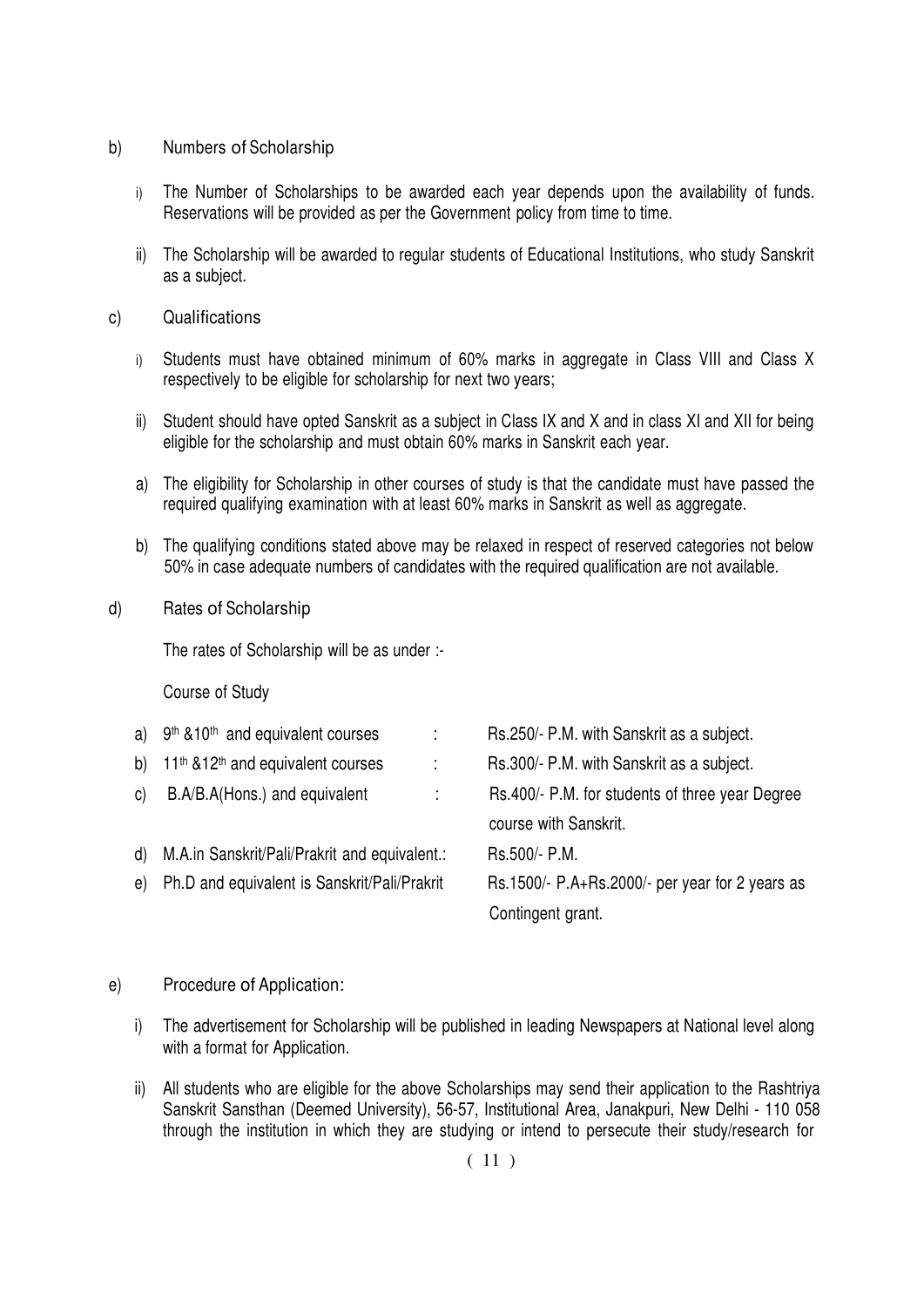which the Scholarship is sought in a prescribed proforma which can be taken from the Newspapers or downloaded from the Web site of the Sansthan (www.sanskrit.nic.in).

- f) Mode of Selection
	- i) The Rashtriya Sanskrit Sansthan will award Scholarships on the recommendations of a Selection Committee constituted by the Sansthan for the purpose.
	- ii) The recommendation of Selection Committee will be placed before GIAC for final approval.

### g) Condition for the grant of Scholarship

- i) The Scholarship for the IXth, Xth, +2 system, Graduate, Post-Graduate and equivalent courses will be available for one academic year i.e (10 months) from July to April. The Scholarship will be awarded per academic year on the basis of marks obtained in the previous examination. Hence every year the student has to apply as a fresh applicant. The Scholarship for the Ph.D will be available for two full years i.e. 24 months. To facilitate immediate payment, the students should open an account with the SBI having Electronic payment facility.
- ii) The Scholarship amount will be payable from the 1<sup>st</sup> July of the academic year and will be released in the name of concerned students by account payee cheque through the Head of the concerned institutions. Wherever account No of the SBI as at i) above is available, the scholarship will be transferred to the account of the student directly.
- iii) In the case of Ph.D and equivalent level student the institution concerned shall send Utilization Certificate and progress report on the work done by the Scholar through the guide and Head of the Department, to enable the Sansthan to release Scholarship for the year.
- h) Disqualification
	- a) A candidate who receives any Scholarship from any other institution will not be eligible for Scholarship from the Sansthan under this Scheme.
	- b) A Candidate who accepts any remunerative job during the tenure of the Scholarship or takes up study of any other course which does not provide for a study of Sanskrit will also be disqualified from receiving this Scholarship.
	- c) The Sansthan reserves the right to make such changes in these terms and conditions as it may consider necessary. The Sansthan also reserves the right to reject an application after due scrutiny. The decision of the Sansthan in this regard will be final and binding.
- i) Submission of Application and Documents by the Candidates.
	- i). Each student is required to submit the following information and documents, along with the application:
	- a) That he is pursuing a course with Sanskrit as a regular student
	- b) That he is not in receipt of any other Scholarship.
	- c) That he is not employed anywhere.

 $(12)$